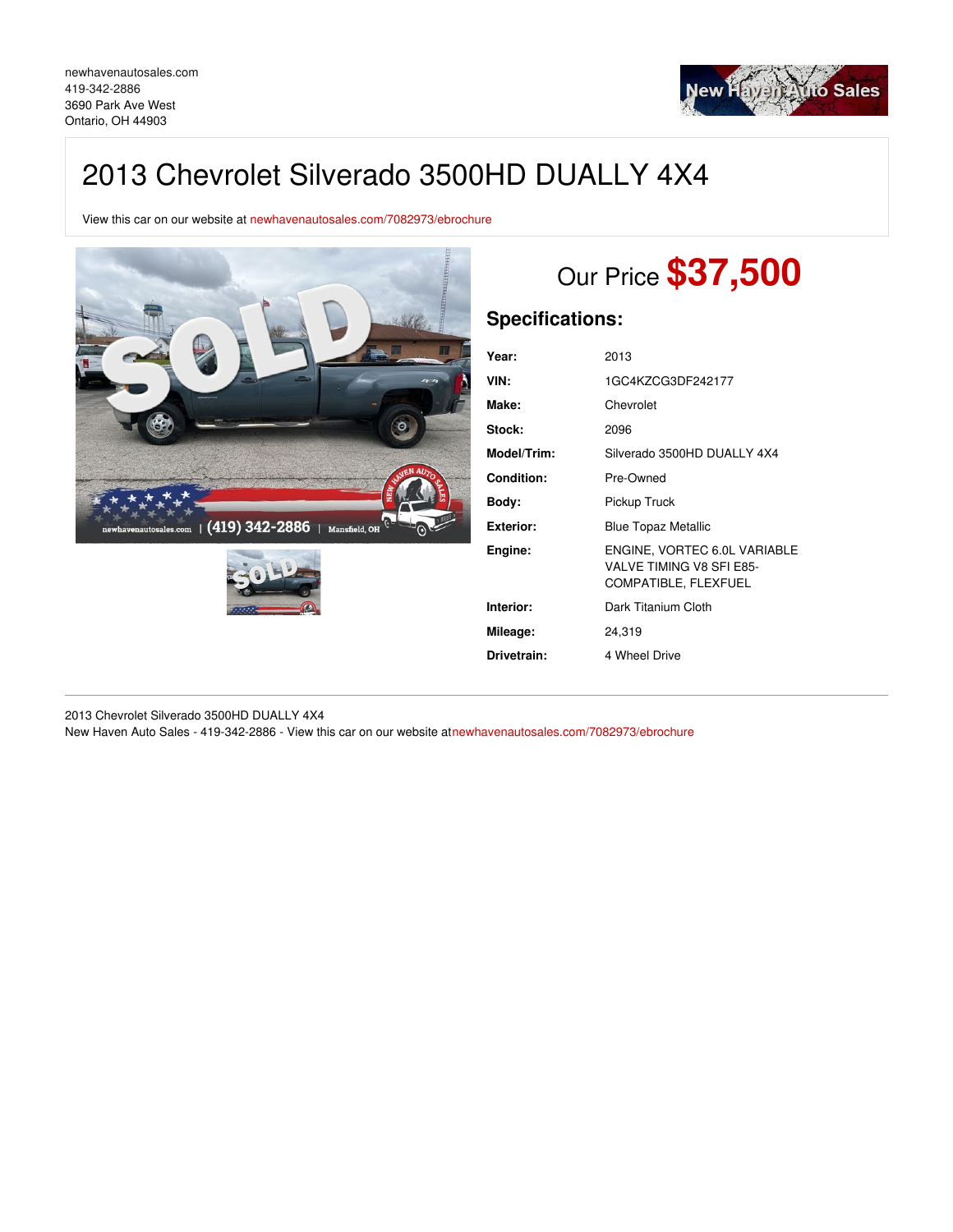

#### 2013 Chevrolet Silverado 3500HD DUALLY 4X4 New Haven Auto Sales - 419-342-2886 - View this car on our website a[tnewhavenautosales.com/7082973/ebrochure](https://newhavenautosales.com/vehicle/7082973/2013-chevrolet-silverado-3500hd-dually-4x4-ontario-oh-44903/7082973/ebrochure)

## **Installed Options**

#### **Interior**

- Seats, front 40/20/40 split-bench, 3-passenger, driver and front passenger manual reclining with outboard head restraints and center fold-down armrest with storage
- Seat trim, Vinyl (Vinyl seats require (BG9) Black rubberized vinyl floor covering.) - Seat, rear 60/40 folding bench (folds up), 3-passenger, folding (includes child seat top
- tether anchor) (Requires Crew Cab models)
- Floor covering, Black rubberized vinyl
- Steering column, Tilt-Wheel, adjustable with brake/transmission shift interlock
- Steering wheel includes theft-deterrent locking feature
- Instrumentation, analog with speedometer, fuel level, engine temperature, tachometer, voltmeter and oil pressure indicators
- Driver Information Center with odometer, trip odometer and message center (monitors numerous systems depending on vehicle equipment level including low fuel, turn signal "on", transmission temperature and oil change notification) (Driver Information Center controls are operated through the trip button unless (UK3) steering wheel mounted audio controls is ordered. On 1LT and 1LZ, includes 8-point compass and outside temperature.)
- Warning tones headlamp on, key-in-ignition, driver and passenger buckle up reminder and turn signal on
- Door locks, power includes Remote Keyless Entry (Standard on Crew Cab models. Includes Remote Keyless Entry unless SEO (5B5) power windows, locks and mirrors is ordered.)
- Cruise control, electronic with set and resume speed, located on steering wheel
- Air conditioning, single-zone manual front climate control
- Cup holders, front (Also includes rear cupholders on Extended and Crew Cab models. Rear cupholders are not included with (AE7) front 40/20/40 split-bench seat.)
- Power outlets 2 auxiliary instrument panel-mounted with covers, 12-volt
- Mirror, inside rearview manual day/night
- Visors, driver and front passenger, sliding with clip and passenger side vanity mirror with cover, Opal Gray-colored
- Assist handle, front passenger (Also includes rear assist handles in the headliner on Extended and Crew Cab models)
- Lighting, interior with dome and reading lights, illuminated entry feature and backlit instrument panel switches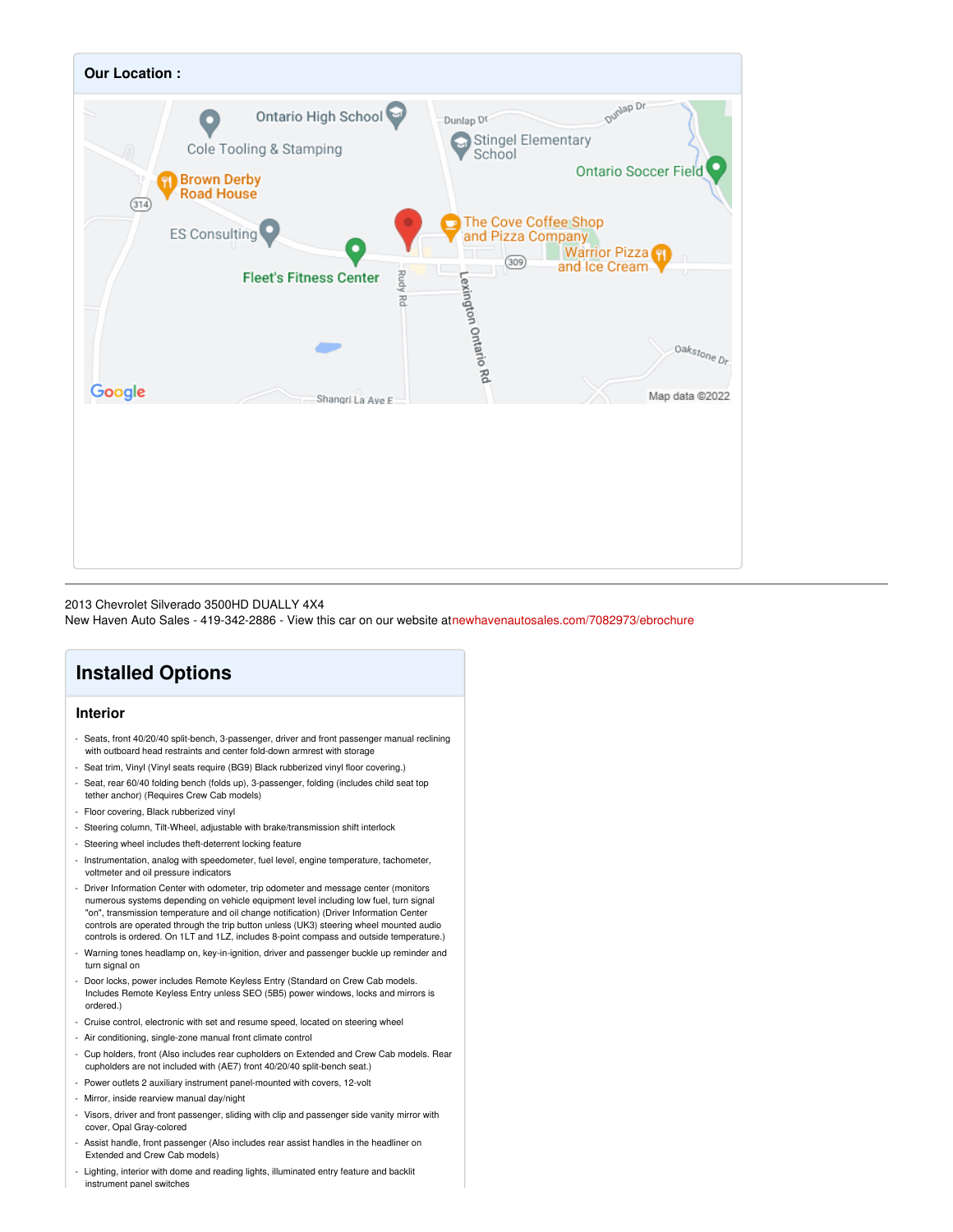instrument panel switches

#### **Exterior**

- Wheels, 17" (43.2 cm) painted steel includes painted center caps and a steel spare (spare wheel will not cosmetically match the other 6 wheels) Spare not included with (ZW9) pickup box delete unless a spare tire is ordered (Requires (9F6) 12,800 lbs. GVWR or (CHX) 13,025 lbs. GVWR (dual rear wheel).)
- Tires, LT235/80R17E all-season highway, blackwall (Requires (9F6) 12,800 lbs. GVWR or (CHX) 13,025 lbs. GVWR (dual rear wheel). Includes 7 tires with (E63) Fleetside pickup box. Includes 6 tires with (ZW9) pickup box delete.)
- Recovery hooks, front, frame-mounted
- Tire carrier, outside spare, winch-type mounted under frame at rear (Orders with (ZW9) Pickup box delete will not include a Spare Tire Carrier unless a spare tire is ordered.)
- Spare tire lock keyed cylinder lock that utilizes same key as ignition and door (Not included when (ZW9) pickup box delete or (VF7) rear bumper delete is ordered.)
- Bumper, front chrome
- Bumper, rear chrome, step-style with pad (Not available with (ZW9) pickup box delete)
- Grille, chrome surround
- Headlamps, dual halogen composite with automatic exterior lamp control and flash-to-pass feature
- Lamps, dual cargo area lamps
- Mirrors, outside high-visibility vertical camper-style, Black with manual folding and extension and lower convex spotter glass
- Glass, Solar-Ray light-tinted, all windows
- Wipers, front intermittent wet-arm with pulse washers- Door handles, Black

#### **Safety**

- Seats, front 40/20/40 split-bench, 3-passenger, driver and front passenger manual reclining with outboard head restraints and center fold-down armrest with storage
- Seat trim, Vinyl (Vinyl seats require (BG9) Black rubberized vinyl floor covering.)
- Seat, rear 60/40 folding bench (folds up), 3-passenger, folding (includes child seat top tether anchor) (Requires Crew Cab models)
- Floor covering, Black rubberized vinyl
- Steering column, Tilt-Wheel, adjustable with brake/transmission shift interlock
- Steering wheel includes theft-deterrent locking feature
- Instrumentation, analog with speedometer, fuel level, engine temperature, tachometer, voltmeter and oil pressure indicators
- Driver Information Center with odometer, trip odometer and message center (monitors numerous systems depending on vehicle equipment level including low fuel, turn signal "on", transmission temperature and oil change notification) (Driver Information Center controls are operated through the trip button unless (UK3) steering wheel mounted audio controls is ordered. On 1LT and 1LZ, includes 8-point compass and outside temperature.)
- Warning tones headlamp on, key-in-ignition, driver and passenger buckle up reminder and turn signal on
- Door locks, power includes Remote Keyless Entry (Standard on Crew Cab models. Includes Remote Keyless Entry unless SEO (5B5) power windows, locks and mirrors is ordered.)
- Cruise control, electronic with set and resume speed, located on steering wheel
- Air conditioning, single-zone manual front climate control
- Cup holders, front (Also includes rear cupholders on Extended and Crew Cab models. Rear cupholders are not included with (AE7) front 40/20/40 split-bench seat.)
- Power outlets 2 auxiliary instrument panel-mounted with covers, 12-volt
- Mirror, inside rearview manual day/night
- Visors, driver and front passenger, sliding with clip and passenger side vanity mirror with cover, Opal Gray-colored
- Assist handle, front passenger (Also includes rear assist handles in the headliner on Extended and Crew Cab models)
- Lighting, interior with dome and reading lights, illuminated entry feature and backlit instrument panel switches
- Coat hooks, rear driver and passenger side

#### **Mechanical**

- Engine, Vortec 6.0L Variable Valve Timing V8 SFI E85-compatible, FlexFuel capable of running on unleaded or up to 85% ethanol (322 hp [240.1 kW] @ 4400 rpm, 380 lb-ft of torque [513.0 N-m] @ 4200 rpm) (Does not include E85 capability with (ZW9) pickup box delete.)
- Transmission, 6-speed automatic, heavy-duty, electronically controlled with overdrive and tow/haul mode. Includes Cruise Grade Braking and Powertrain Grade Braking (Requires (L96) Vortec 6.0L V8 SFI engine.)
- Rear axle, 3.73 ratio (Not available with (L96) Vortec 6.0L V8 SFI engine on CC30903 with Single Rear Wheels.)
- Suspension Package, Handling/Trailering, heavy-duty includes 35mm monotube shocks and 34mm front stabilizer bar
- Pickup box, Fleetside
- GVWR, 13,025 lbs. (5908 kg) with dual rear wheels (Requires C\*30903 with (LML) Duramax 6.6L Turbo Diesel V8 engine or C\*30943 or C\*30953.)
- Air cleaner, high-capacity